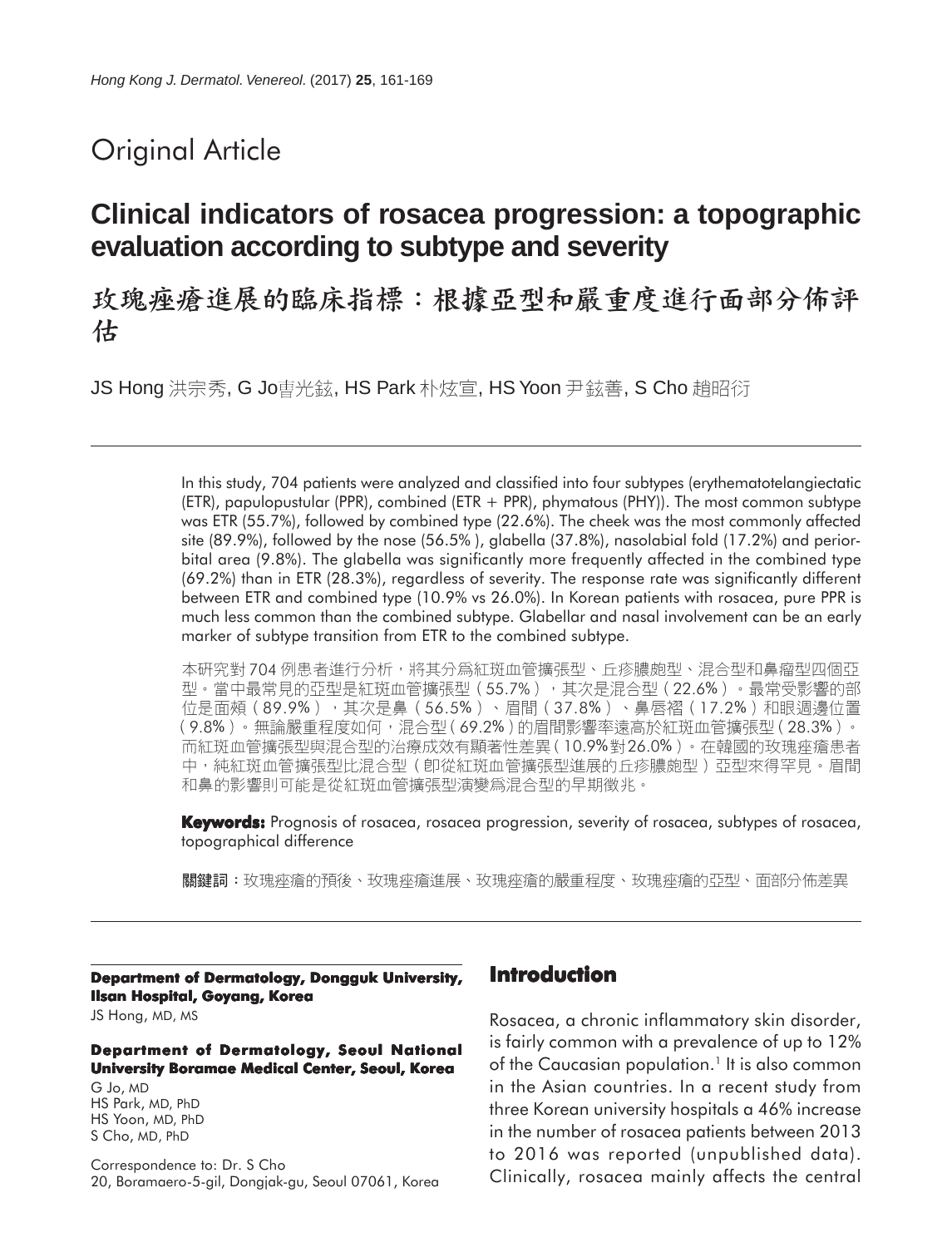portion of face, and its symptoms appear in various combinations from flushing, telangiectasia to inflammatory lesions such as papules.2 The overlap and progression between each subtype varies widely among different patients, and there are no good clinical markers to predict rosacea progression.3 Histologically, dilatation of superficial blood vessels is characteristic, and infiltration of inflammatory cells around blood vessels can be seen in varying degrees. Also, it may show dermal oedema or dermal fibrosis.4 Due to these various manifestations, it is difficult to formulate coherent diagnostic criteria. The National Rosacea Society Expert Committee (NRSEC) suggested diagnostic criteria for rosacea in 2002.5 Rosacea can be diagnosed if one or more of the following criteria are present: flushing, persistent erythema, papules and pustules, facial telangiectasia together with symptoms of burning, plaque, dryness, oedema, or eye symptoms.

In addition, NRSEC divided rosacea into four subtypes; erythematotelangiectatic rosacea (ETR), inflammatory papulopustular rosacea (PPR), phymatous rosacea (PHY) and ocular rosacea. Subtypes were classified according to the characteristic location and symptoms; however, these four subtypes are not clearly distinguishable and many patients have mixed features.5 Apart from the diagnostic criteria, NRSEC suggested the grading system of rosacea severity. As with the subtype classification described above, the severity of the rosacea often lies on a spectrum, so it is not easy to assess the severity clearly.<sup>6</sup> Due to these difficulties in subtype classification and severity assessment, the corresponding areas of the face and the progression in these subtypes is not clearly defined. The purpose of this study was to investigate the topographical and prognostic differences according to the subtype and severity of rosacea.

### **Methods**

We analysed the electronic medical record (EMR) of our institution retrospectively. This investigation was approved by the internal Institutional Review Board of Boramae Medical Center. Among the patients from January 2010 to December 2015, we searched for those who were diagnosed with rosacea according to NRSEC criteria. The age, gender, disease duration, medical photos of the patients were obtained from the EMR. If any of these factors were missing, the case was discarded. The incidence of diabetes mellitus, hypertension, thyroid disease and solid cancer with rosacea was searched. We also investigated for concomitant cutaneous diseases such as seborrheic dermatitis and perioral dermatitis which have a similar appearance with rosacea. The subtype, severity and affected sites of rosacea were evaluated using the initial medical photographs. The treatment response was assessed from the photographs of previous consultations. Of the four subtypes of rosacea in NRSEC classification (ETR, PPR, PHY, ocular rosacea), the ocular type was excluded owing to difficulties of assessing ocular rosacea from medical images. In addition, we designated the cases with combined features of erythema and telangiectasia with papules and pustules as the combined type. Pure ETR and pure PPR were designated to ETR type and PPR type, respectively. Three dermatologists reached a consensus on the subtype of rosacea. Severity was graded as absent, mild, moderate, or severe  $(0-3)$  according to the standards of NRSEC.<sup>6</sup> In the combined type, the severity was assessed as the grade of the dominant type (ETR or PPR). The clinical improvement was evaluated by using a numerical scale where 0 was defined as a fair response (less than 50% clearance of visible skin lesions), 1 as good response (more than 50% clearance), and 2 as excellent response (almost complete clearance). Three dermatologists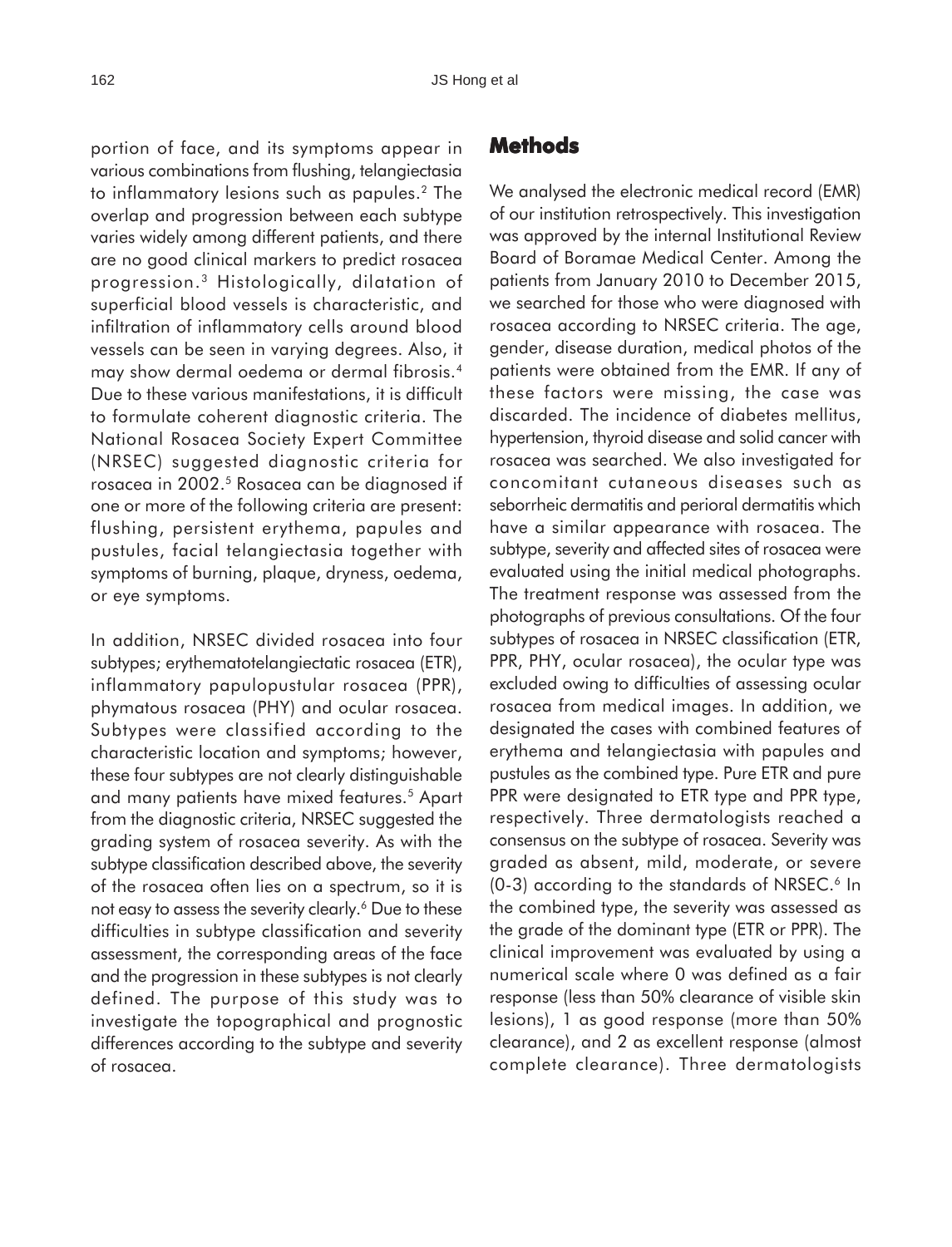independently performed a blind evaluation of the severity and the treatment response using the grading system mentioned above. The difference in the location of the rosacea lesions investigated. As the site differences could depend on the severity, not purely on the subtype, we stratified the data by severity. If the severe cases were weighted into a specific subtype, the result could be distorted as if there were topographic differences according to subtype.

# **Statistical analysis**

All analyses were performed using SPSS version 22 (IBM, New York, NY, USA). Categorical variables among each subtype were analysed using the Chi-square test or the linear by linear association test. Statistical significance was defined as p value  $< 0.05$ .

#### **Results**

A total of 812 patients with rosacea were retrieved through the review of EMR. Of these 812 patients, 704 patients met all inclusion criteria of this study. The mean age was 50.5 years (range, 9-86), and a male to female ratio was 1:1.99. Female predominance was observed in ETR and combined type. The mean duration of rosacea at the first visit was 40.7 months. Most patients (67.2%) had less than 1 year of disease duration. Table 1 shows the demographics of the patients and duration of rosacea. The age and duration of the disease were not significantly different among subtypes. The most common subtype was ETR (55.7%), followed by combined type (22.6%), PHY (11.4%) and PPR (10.4%). About two-thirds of patients with papules and pustules also had erythema and telangiectasia. Of all patients, 78.3% had erythematous and telangiectatic components, as calculated by adding the number of ETR and combined type patients.

# **Topographic differences among subtypes**

The cheek was the most commonly affected site (89.9%), followed by the nose (56.7%), glabella (37.8%), nasolabial fold (17.2%) and periorbital area (9.8%). Details about affected area according to subtype is given in Table 2. The glabella was significantly more frequently affected in combined type (69.2%) than in ETR (28.3%), regardless of severity (Table 3). The same trend was seen with nasolabial involvement (39.0% in combined type and 10.5% in ETR, respectively, data not shown). Glabella and nasolabial fold involvement is evident in the combined type (Figure 1).

## **Topographic differences according to severity**

The disease severity was designated as three nonconsecutive groups (mild, moderate, severe) for the purpose of analysis; however in reality, these severity groups formed a continuous spectrum. The correlation between the lesion site and severity was analysed by linear by linear association.

The nose was affected in 37.2% of mild patients, 68.5% of moderate patients and 90.5% of severe patients implying that the nasal area was significantly more frequently invaded with higher severity (p<0.0001). A similar tendency was also observed in glabella, nasolabial fold and periorbital area; all p values were less than 0.0001 (Table 4).

# **Treatment response rate according to subtype**

Treatment response rate was graded as fair, good or excellent improvement by the aforementioned criteria. The excellent response rate was significantly higher in the combined type (26.0%)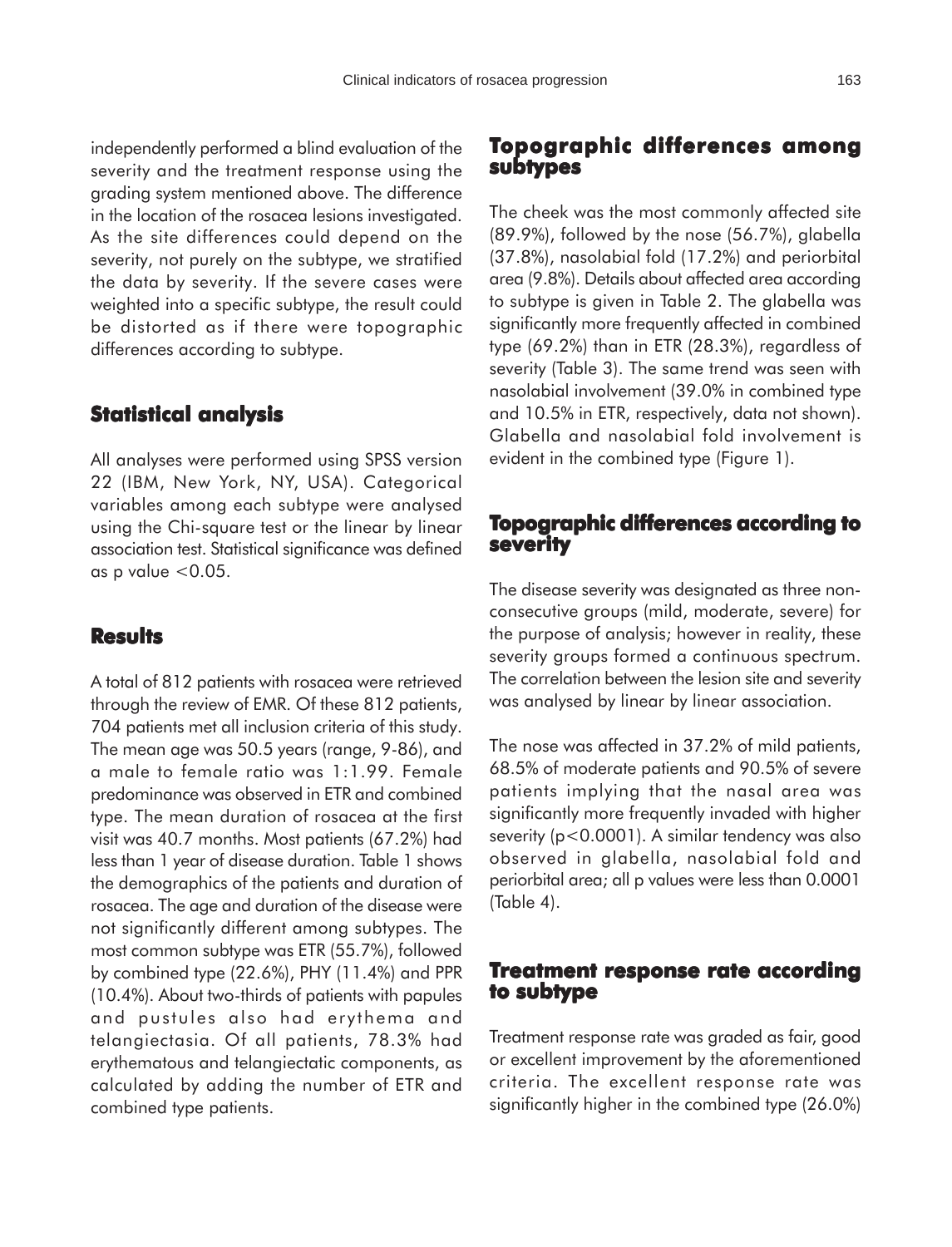than in the ETR (10.9%) (p<0.0001). Similar difference was seen between PPR (41.5%) and ETR (10.9%) (p<0.0001). As for treatment, ETR was treated topically with metronidazole gel in the morning and pimecrolimus cream at night, plus oral antihistamine and/or doxycycline (50-100 mg/day). PPR and combined type was treated with topical metronidazole and oral antihistamine and doxycycline (50-200 mg/day) or isotretinoin (10-20 mg/day). Doxycycline was usually started at 100 or 200 mg/day and slowly tapered to 50 mg/day or 50 mg/every other day over 3-6 months. Patients were advised to resume doxycycline upon recurrence. Isotretinoin was used as a second-line drug in patients not responding to doxycycline.

# **Influence of associated disease**

There was no significant association between rosacea and other diseases (diabetes mellitus, hypertension, thyroid diseases, solid cancers) was investigated. The co-existence of seborrheic dermatitis did not affect the site of the lesions  $(p=0.089)$ .

# **Discussion**

Rosacea is a chronic inflammatory skin disorder, which is characterised by interfollicular skin erythema, flushing and papules in the central face. However, there is no definite standard or widely recognised definition of rosacea and its subtypes.<sup>5,6</sup> In this circumstance, the relative prevalence of each subtype and information on the relationship between subtypes has been well established. The National Rosacea Society (NRS) classification system recognises the possible overlapping of subtypes.5,7,8 According to this classification system, papules and pustules can appear with or without erythema. It is unclear whether pure PPR subtype which is not associated with erythema is a genuine rosacea. As well as sparse information on subtype characteristics, the data on topographic preference according to subtype is limited. We planned this study to assess the

|                              | <b>Rosacea subtype</b> |                 |                 |                 |                 |  |  |  |
|------------------------------|------------------------|-----------------|-----------------|-----------------|-----------------|--|--|--|
| <b>Demographic</b>           | <b>ETR</b>             | <b>PPR</b>      | <b>Combined</b> | <b>PHY</b>      | Total           |  |  |  |
| feature                      | $n = 392$              | $n = 73$        | $n = 159$       | $n = 80$        | $n = 704$       |  |  |  |
|                              | (55.7%)                | $(10.4\%)$      | (22.6%)         | (11.4%)         |                 |  |  |  |
| Age (years)                  |                        |                 |                 |                 |                 |  |  |  |
| Mean±SD                      | $50.3 \pm 15.7$        | $53.1 \pm 12.8$ | $49.3 \pm 14.6$ | $51.2 \pm 16.3$ | $50.5 \pm 15.2$ |  |  |  |
| Range                        | $9 - 84$               | $21 - 80$       | 14-86           | 18-79           | $9 - 86$        |  |  |  |
| Age distribution, n (%)      |                        |                 |                 |                 |                 |  |  |  |
| $<$ 31                       | 48 (12.2)              | 3(4.1)          | 15(9.4)         | 11(13.8)        | 77 (10.9)       |  |  |  |
| $31 - 50$                    | 131 (33.4)             | 24 (32.9)       | 65 (40.9)       | 26 (32.5)       | 246 (34.9)      |  |  |  |
| 51-70                        | 186 (47.4)             | 40 (54.8)       | 66 (41.5)       | 31(38.8)        | 323 (45.9)      |  |  |  |
| >71                          | 27(6.9)                | 6(8.2)          | 13(8.2)         | 12(15)          | 58 (8.2)        |  |  |  |
| Duration of rosacea (months) |                        |                 |                 |                 |                 |  |  |  |
| $Mean \pm SD$                | 48.5±87.7              | $27.2 \pm 50.6$ | $32.6 \pm 43.5$ | $37.1 \pm 50.6$ | $40.7 \pm 71.5$ |  |  |  |
| Sex, n (%)                   |                        |                 |                 |                 |                 |  |  |  |
| Male                         | 113 (28.8)             | 25(34.2)        | 42(26.4)        | 55 (68.8)       | 235 (33.4)      |  |  |  |
| Female                       | 279 (71.2)             | 48 (65.8)       | 117 (73.6)      | 25(31.3)        | 469 (66.6)      |  |  |  |

ETR, erythematotelangiectatic rosacea; PPR, papulopustular rosacea; PHY, phymatous rosacea.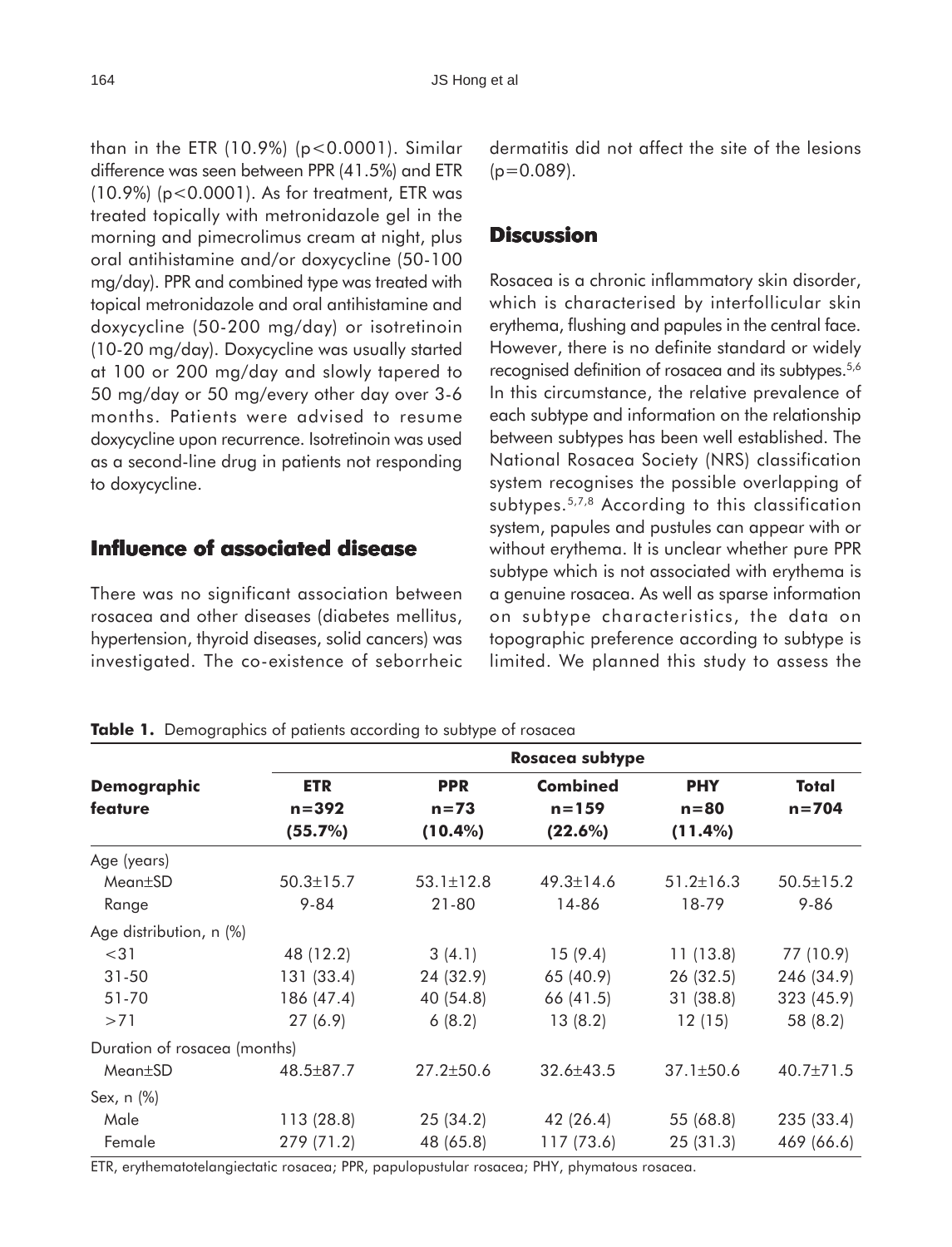|                  | <b>Subtype</b>  |              |            |                |                      |                |              |
|------------------|-----------------|--------------|------------|----------------|----------------------|----------------|--------------|
|                  | <b>Location</b> |              | <b>ETR</b> | <b>PPR</b>     | <b>Combined type</b> | <b>PHY</b>     | <b>Total</b> |
| Cheek            | No              | n            | 14         | $\overline{7}$ |                      | 49             | 71           |
|                  |                 | % in subtype | 3.6%       | 9.6%           | 0.6%                 | 61.3%          | 10.1%        |
|                  | Yes             | n            | 378        | 66             | 158                  | 31             | 633          |
|                  |                 | % in subtype | 96.4%      | 90.4%          | 99.4%                | 38.8%          | 89.9%        |
| Nose             | No              | $\mathsf{n}$ | 235        | 26             | 44                   | $\overline{0}$ | 305          |
|                  |                 | % in subtype | 59.9%      | 35.6%          | 27.7%                | 0.0%           | 43.3%        |
|                  | Yes             | n            | 157        | 47             | 115                  | 80             | 399          |
|                  |                 | % in subtype | 40.1%      | 64.4%          | 72.3%                | 100.0%         | 56.7%        |
| Glabella         | No              | n            | 281        | 38             | 49                   | 70             | 438          |
|                  |                 | % in subtype | 71.7%      | 52.1%          | 30.8%                | 87.5%          | 62.2%        |
|                  | Yes             | n            | 111        | 35             | 110                  | 10             | 266          |
|                  |                 | % in subtype | 28.3%      | 47.9%          | 69.2%                | 12.5%          | 37.8%        |
| Nasolabial fold  | No              | n            | 351        | 59             | 97                   | 76             | 583          |
|                  |                 | % in subtype | 89.5%      | 80.8%          | 61.0%                | 95.0%          | 82.8%        |
|                  | Yes             | n            | 41         | 14             | 62                   | $\overline{4}$ | 121          |
|                  |                 | % in subtype | 10.5%      | 19.2%          | 39.0%                | 5.0%           | 17.2%        |
| Periorbital area | No              | n            | 356        | 67             | 133                  | 79             | 635          |
|                  |                 | % in subtype | 90.8%      | 91.8%          | 83.6%                | 98.8%          | 90.2%        |
|                  | Yes             | n            | 36         | 6              | 26                   | 1              | 69           |
|                  |                 | % in subtype | 9.2%       | 8.2%           | 16.4%                | 1.3%           | 9.8%         |

Table 2. Topographic differences according to subtype

ETR, erythematotelangiectatic rosacea; PPR, papulopustular rosacea; PHY, phymatous rosacea.



Figure 1. Glabellar and nasolabial fold involvement in combined type rosacea.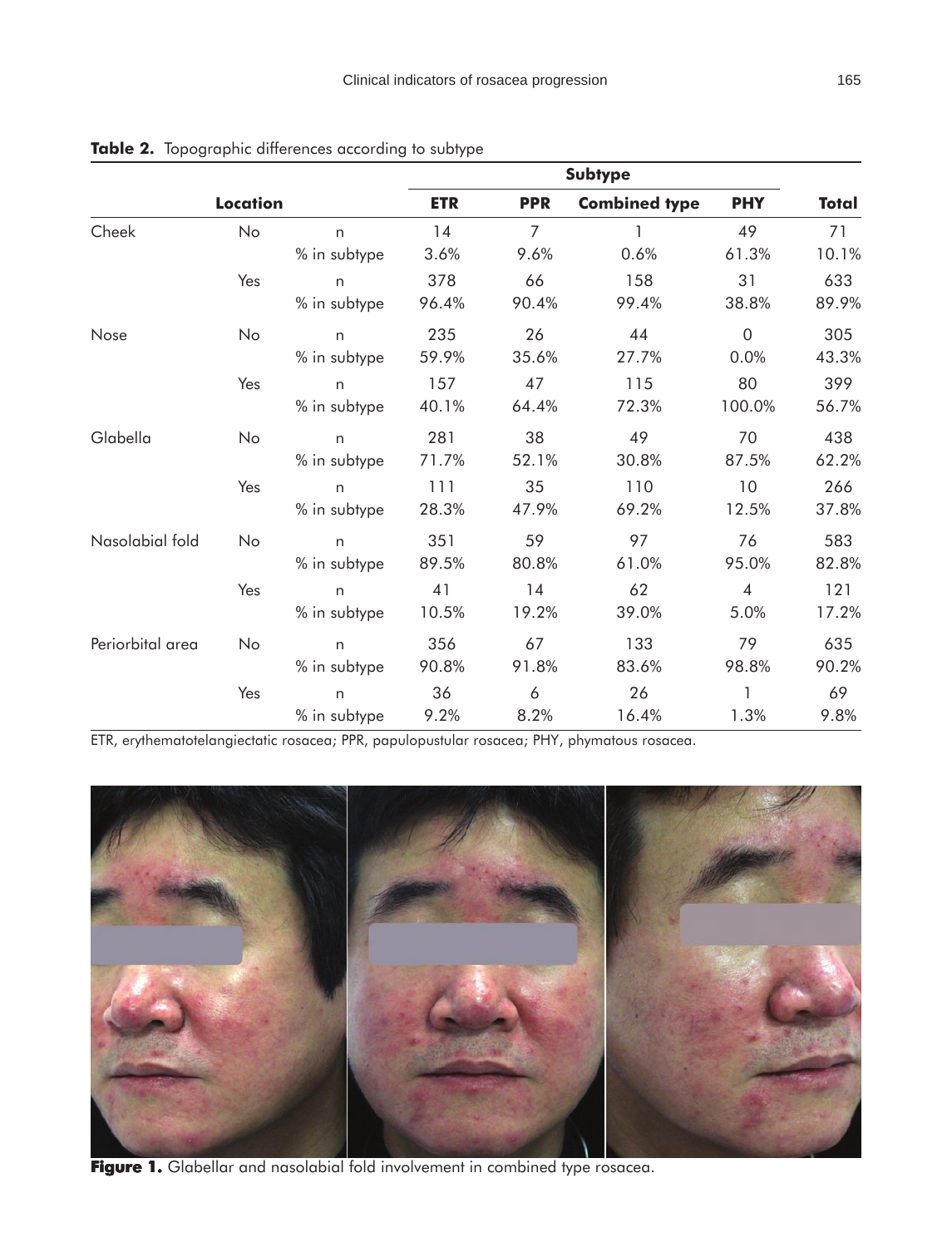|                 |                 |     |                              | <b>Subtype</b> |                      |         |  |
|-----------------|-----------------|-----|------------------------------|----------------|----------------------|---------|--|
| <b>Severity</b> | <b>Location</b> |     |                              | <b>ETR</b>     | <b>Combined type</b> | P value |  |
| Mild            | Glabella        | No  | n<br>% in subtype            | 200<br>89.3%   | 23<br>71.9%          |         |  |
|                 |                 | Yes | n<br>% in subtype            | 24<br>10.7%    | 9<br>28.1%           | 0.011   |  |
| Moderate        | Glabella        | No  | n<br>% in subtype            | 73<br>54.9%    | 23<br>27.4%          |         |  |
|                 |                 | Yes | n<br>% in subtype            | 60<br>45.1%    | 61<br>72.6%          | 0.0001  |  |
| Severe          | Glabella        | No  | n<br>% in subtype            | 8<br>22.9%     | 3<br>7.0%            |         |  |
|                 |                 | Yes | n<br>% in subtype            | 27<br>77.1%    | 40<br>93.0%          | 0.047   |  |
| Total           | Glabella        | No  | $\mathsf{n}$<br>% in subtype | 281<br>71.7%   | 49<br>30.8%          |         |  |
|                 |                 | Yes | n<br>% in subtype            | 111<br>28.3%   | 110<br>69.2%         | 0.0001  |  |

**Table 3.** Differential glabellar involvement in ETR and combined type

ETR, erythematotelangiectatic rosacea.

|  | <b>Table 4.</b> Topographic differences according to severity of rosacea |  |  |  |  |
|--|--------------------------------------------------------------------------|--|--|--|--|
|--|--------------------------------------------------------------------------|--|--|--|--|

|                  |     |                               | <b>Subtype</b>  |                 |               | <b>P</b> value (Linear |                           |
|------------------|-----|-------------------------------|-----------------|-----------------|---------------|------------------------|---------------------------|
|                  |     |                               | <b>Mild</b>     | <b>Moderate</b> | <b>Severe</b> | <b>Total</b>           | by linear<br>association) |
| Nose             | No  | n<br>% in Severity            | 209<br>62.8%    | 87<br>31.5%     | 9<br>9.5%     | 305<br>43.3%           |                           |
|                  | Yes | n<br>% in Severity            | 124<br>37.2%    | 189<br>68.5%    | 86<br>90.5%   | 399<br>56.7%           | 0.0001                    |
| Glabella         | No  | n<br>% in Severity            | 287<br>86.2%    | 135<br>48.9%    | 16<br>16.8%   | 438<br>62.2%           |                           |
|                  | Yes | n<br>% in Severity            | 46<br>13.8%     | 141<br>51.1%    | 79<br>83.2%   | 266<br>37.8%           | 0.0001                    |
| Nasolabial fold  | No  | n<br>% in Severity            | 321<br>96.4%    | 224<br>81.2%    | 38<br>40.0%   | 583<br>82.8%           |                           |
|                  | Yes | n<br>% in Severity            | $12 \,$<br>3.6% | 52<br>18.8%     | 57<br>60.0%   | 121<br>17.2%           | 0.0001                    |
| Periorbital area | No  | n<br>% in Severity            | 328<br>98.5%    | 246<br>89.1%    | 61<br>64.2%   | 635<br>90.2%           |                           |
|                  | Yes | $\mathsf{n}$<br>% in Severity | 5<br>1.5%       | 30<br>10.9%     | 34<br>35.8%   | 69<br>9.8%             | 0.0001                    |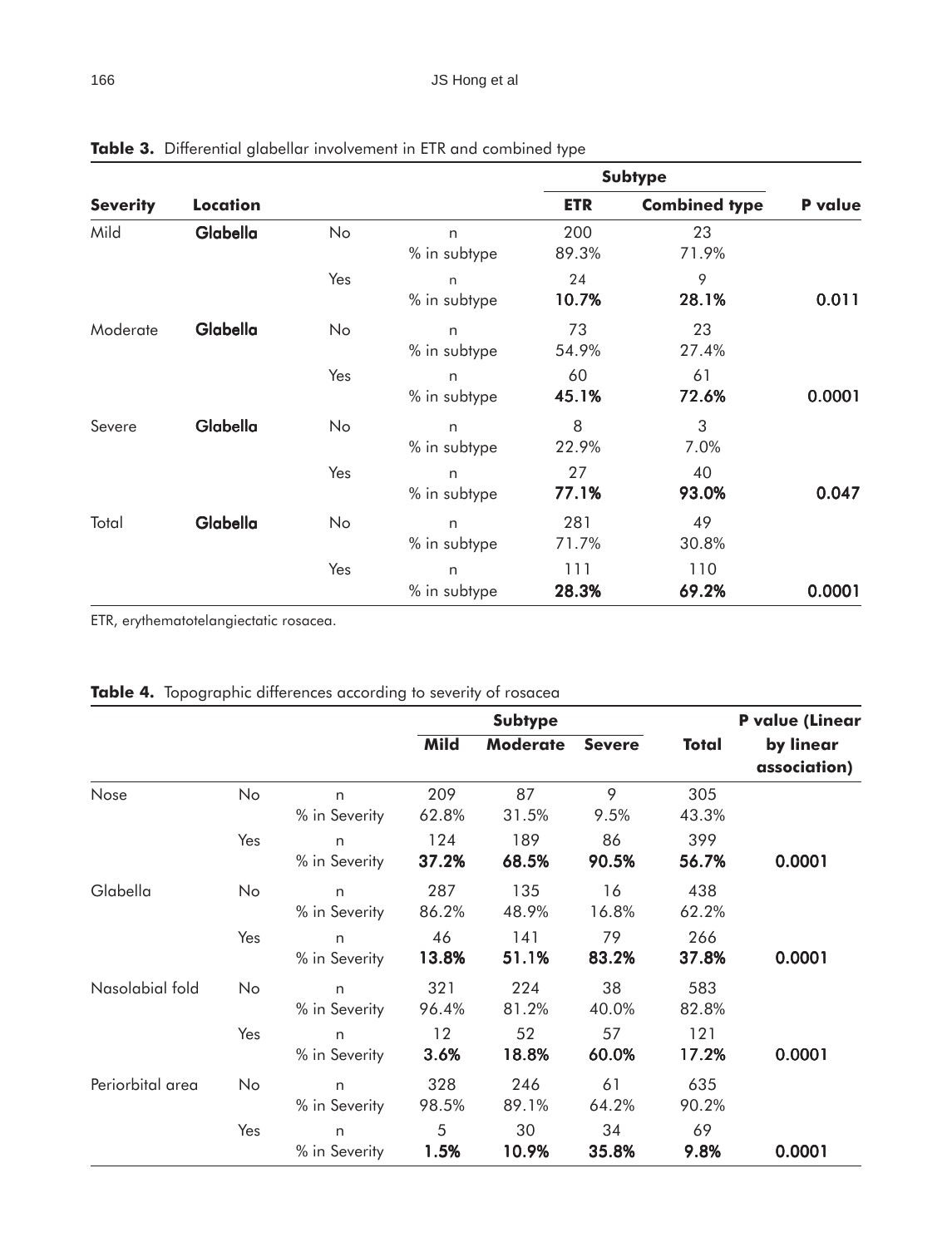different clinical features among subtypes and to elucidate the topographical features according to subtype.

The data of the current study show that female predominance was only observed in ETR and combined type. It was quite similar to previous observations which commented the association of male sex with PHY. $9,10$  The ETR subtype (55.7%) was the most common and pure PPR subtype (10.4%) was the rarest in our study. However, if we regard combined subtype as PPR following NRSEC classification, then PPR takes the second place (33.0%). These data are compatible with German and Russian studies which reported that PPR subtype was the second most common subtype.<sup>1</sup> In the present study, by subdividing PPR into pure PPR and combined subtypes, we found that the patients with papulopustular eruptions with underlying erythema are twice as common as those with only papulopustular components. PPR subtype was reported to be the most common in Mediterranean region and Latin America.11-13 The results of our study indicate that the differences in rosacea manifestation among different ethnic groups of more pigmented populations, such as the Far East and Middle East, need to be investigated further. Ethnicity can be one cause of these differences as well as the skin phototype. In this study, about 80% of all patients had components of erythema and telangiectasia if the combined type is included. This result is in agreement with previous reports which have shown the possibility of progression from ETR to another subtype clinically and histopathologically.<sup>3,14</sup> Only two studies have reported on the proportion of patients with both characteristics of ETR and PPR. Both features of rosacea accounted for 25.9% in Caucasian patients with and 51.3% in Asian patients.3,15 The proportion of combined subtype in our paper was quite similar to that of the study on Caucasian patients in which erythematous components preceded papules or occurred simultaneously in 80% of combined subtype. Based on our research, we could not determine whether combined subtype developed from ETR.

However, as treatment response of PPR and combined type was faster and better than ETR, a longer, more tenacious existence of ETR can be inferred. Perivascular and peri-adnexal infiltrations are universal findings of rosacea regardless of clinical manifestation, although the intensity of inflammation can vary among subtypes.<sup>16</sup> These findings can be an evidence of progression through thesubtypes, and erythematotelangiectatic component can be considered as the initial phase of rosacea.

Despite various clinical and epidemiological reports, the information on topographic differences among subtypes has been insufficient. In this study, glabella and nasolabial fold were significantly more frequently affected in combined type than in ETR, regardless of severity. If we hypothesise that the majority of combined subtype is the progression of ETR, then we can draw the following conclusion: the glabella and nasolabial fold are more prone to be invaded with rosacea progression in all three subtypes. These can be supportive findings for the definitive characteristics of pure PPR. Apart from rhinophyma, the nose was significantly more frequently invaded with higher severity. We found the same tendency in glabella, nasolabial fold and periorbital area. The possible association between nasal rosacea and severity was suggested in a previous study.<sup>17</sup> We suggest new topographical patterns of rosacea which can indicate rosacea severity. In addition to nose, glabella and nasolabial fold involvement could be recognised as an indicator of subtype progression and also of rosacea severity. When we visually examine patients with rosacea, involvement of glabella, nasolabial fold and nose can be an alarming sign of higher severity. Further well-designed studies are necessary to elucidate more precise steps in subtype progression and whether the aforementioned involvement can be a severity index.

The data from this study showed that the excellent response rate of patients with papulopustular eruption (in combined subtype and in PPR) is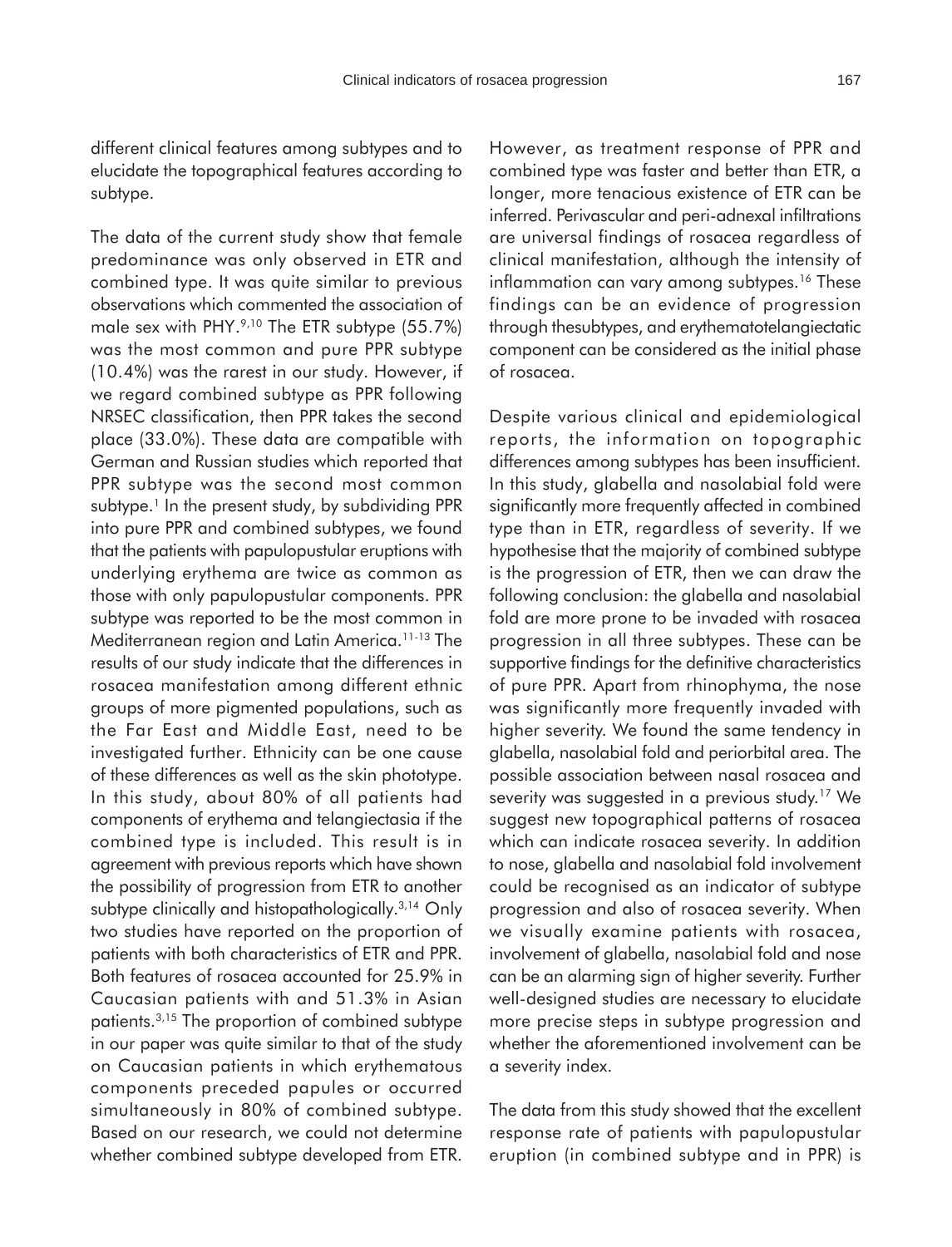significantly higher than that of ETR. Although there was no statistical difference in the response rate between combined subtype and PPR (26.0% vs 41.5%), it is well known that papulopustular component is much more amenable to therapy than erythematotelangiectatic component.15 From these results we can deduce that patients with solely papulopustular lesions are expected to have a better prognosis than those with an erythematous component. At present, the classification system for subtyping of rosacea is not perfect,<sup>18</sup> and there are ambiguities and grey areas when designating this dynamic spectral disease into one of the four noncontiguous subtypes. From these Korean data, subdividing PPR into pure PPR and combined PPR+ETR may be helpful for therapeutic decision making and for prognostic prediction.

Our study concentrated on the topographic characteristics of rosacea. Seborrheic dermatitis can occur together with rosacea and lesions may overlap topographically. After thorough physical examination and history taking, although a total 16.8% of patients were found to have concurrent seborrheic dermatitis; the topography of rosacea was not affected. There are some limitations in the present study due to its retrospective nature. Because we used clinical photographs for evaluation, the data did not reflect the patients' subjective assessment.

In conclusion, the topographical characteristics of rosacea are distinct according to subtype and severity. In Korean rosacea patients, pure PPR is much less common than the combined subtype, i.e. PPR that progressed from ETR. Glabellar and nasal involvement can be an early marker for subtype transition from ETR to combined subtype. Involvement of nasolabial fold and periorbital area, in addition to the glabella and nose, may be an indicator of severe rosacea. Since the patients who solely have papulopustular eruptions respond well to treatment, we can expect the best prognosis in PPR, followed by combined subtype

and ETR in decreasing order. To understand the exact characteristics of rosacea, an extensive scale prospective survey using well-formulated subtype classification of rosacea is needed.

## **Conflict of interest interest**

None to declare

#### **References**

- 1. Tan J, Schofer H, Araviiskaia E, Audibert F, Kerrouche N, Berg M; RISE study group. Prevalence of rosacea in the general population of Germany and Russia - The RISE study. J Eur Acad Dermatol Venereol 2016;30:428- 34.
- 2. Wilkin JK. Rosacea. Pathophysiology and treatment. Arch Dermatol 1994;130:359-62.
- 3. Tan J, Blume-Peytavi U, Ortonne JP, Wilhelm K, Marticou L, Baltas E, et al. An observational cross-sectional survey of rosacea: clinical associations and progression between subtypes. Br J Dermatol 2013;169:555-62.
- 4. Aloi F, Tomasini C, Soro E, Pippione M. The clinicopathologic spectrum of rhinophyma. J Am Acad Dermatol 2000;42:468-72.
- 5. Wilkin J, Dahl M, Detmar M, Drake L, Feinstein A, Odom R, et al. Standard classification of rosacea: Report of the National Rosacea Society Expert Committee on the Classification and Staging of Rosacea. J Am Acad Dermatol 2002;46:584-7.
- 6. Wilkin J, Dahl M, Detmar M, Drake L, Liang MH, Odom R, et al; National Rosacea Society Expert Committee. Standard grading system for rosacea: report of the National Rosacea Society Expert Committee on the classification and staging of rosacea. J Am Acad Dermatol 2004;50:907-12.
- 7. Bae YI, Yun SJ, Lee JB, Kim SJ, Won YH, Lee SC. Clinical evaluation of 168 korean patients with rosacea: the sun exposure correlates with the erythematotelangiectatic subtype. Ann Dermatol 2009;21:243-9.
- 8. Shin JB, Kim IH. A clinical study of 90 patients with Rosacea. Korean J Dermatol 2007;45:1161-9.
- 9. Kim NH, Yun SJ, Lee JB. Clinical features of Korean patients with rhinophyma. J Dermatol 2017;44: 710-2.
- 10. Kyriakis KP, Palamaras I, Terzoudi S, Emmanuelides S, Michailides C, Pagana G. Epidemiologic aspects of rosacea. J Am Acad Dermatol 2005;53:918-9.
- 11. Lazaridou E, Fotiadou C, Ziakas NG, Giannopoulou C, Apalla Z, Ioannides D. Clinical and laboratory study of ocular rosacea in northern Greece. J Eur Acad Dermatol Venereol 2011;25:1428-31.